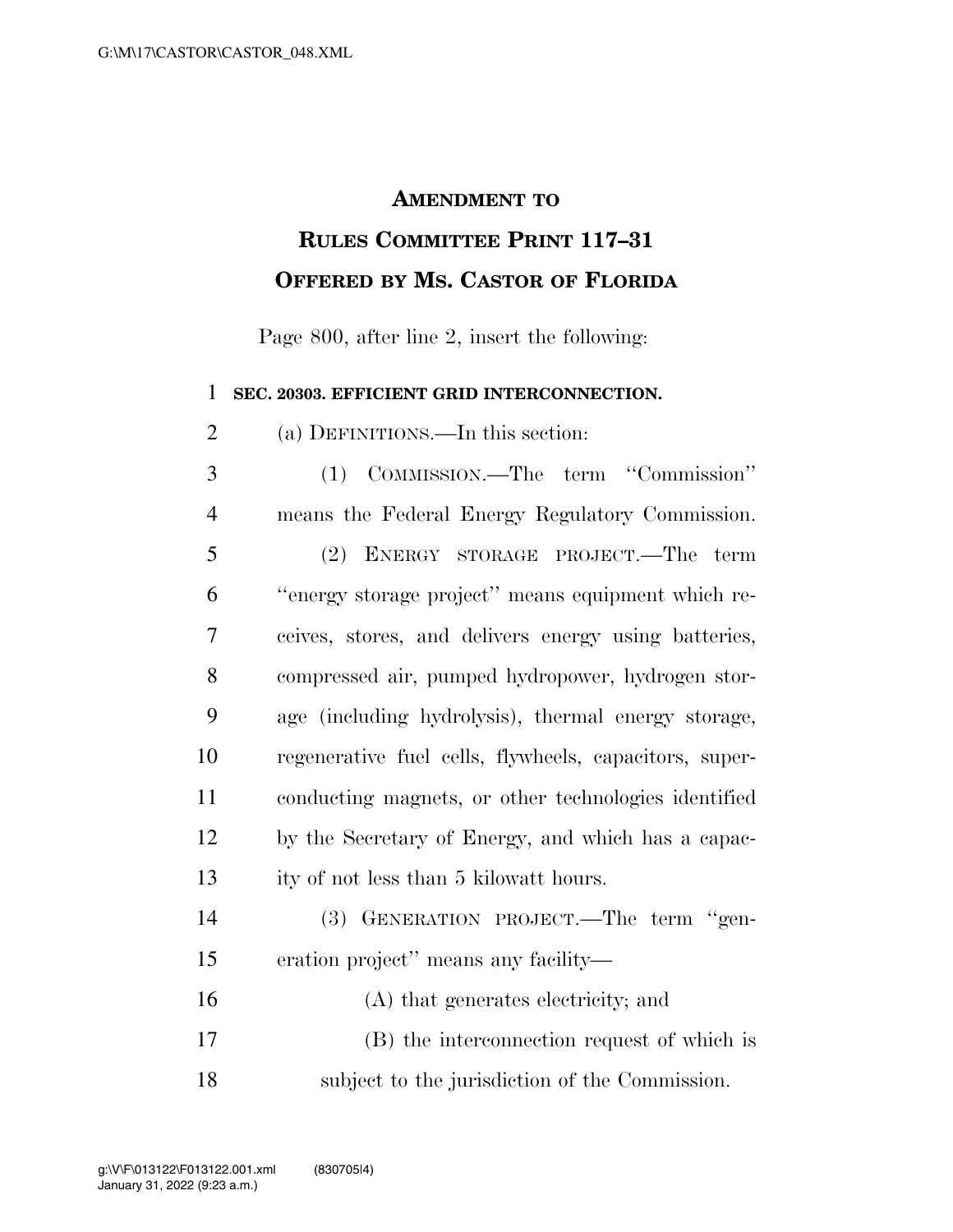| $\mathbf{1}$   | (4) GRID ENHANCING TECHNOLOGY.—The term               |
|----------------|-------------------------------------------------------|
| $\overline{2}$ | "grid enhancing technology" means any technology      |
| 3              | or equipment that increases the capacity, efficiency, |
| $\overline{4}$ | or reliability of a transmission facility or trans-   |
| 5              | mission system, including—                            |
| 6              | (A) power flow control and transmission               |
| 7              | switching equipment;                                  |
| 8              | (B) energy storage technology;                        |
| 9              | (C) topology optimization technology;                 |
| 10             | (D) dynamic line rating technology; and               |
| 11             | other advanced transmission tech-<br>(E)              |
| 12             | nologies, such as composite reinforced alu-           |
| 13             | minum conductors or high temperature super-           |
| 14             | conductors.                                           |
| 15             | (5) INTERCONNECTION CUSTOMER.—The term                |
| 16             | "interconnection customer" means a person or entity   |
| 17             | that has submitted a request to interconnect a gen-   |
| 18             | eration project or an energy storage project that is  |
| 19             | subject to the jurisdiction of the Commission to the  |
| 20             | owner or operator of a transmission facility or a     |
| 21             | transmission system.                                  |
| 22             | (6) PUBLIC UTILITY.—The term "public util-            |
| 23             | ity" has the meaning given such term in section       |
| 24             | $201(e)$ of the Federal Power Act (16 U.S.C. 824(e)). |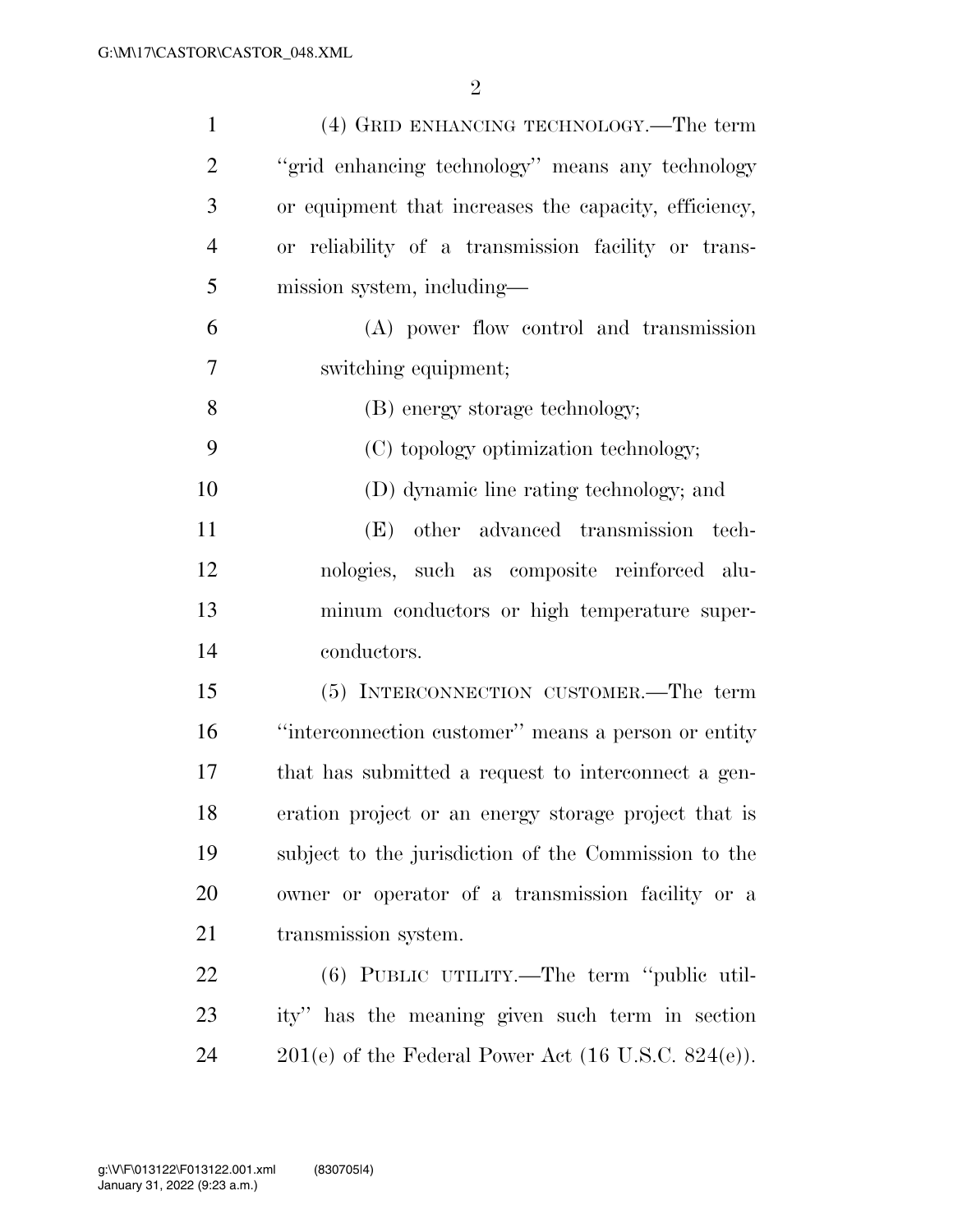(7) REGIONAL TRANSMISSION ORGANIZATION; INDEPENDENT SYSTEM OPERATOR.—The terms ''Regional Transmission Organization'' and ''Inde- pendent System Operator'' have the meanings given such terms in section 3 of the Federal Power Act (16 U.S.C. 796).

 (8) TRANSMISSION SYSTEM.—The term ''trans- mission system'' means a network of transmission facilities used for the transmission of electric energy in interstate commerce.

 (b) DEPLOYMENT OF GRID ENHANCING TECH- NOLOGIES.—Not later than 180 days after the date of en- actment of this Act, the Commission shall issue a new reg- ulation, or revise existing regulations, to require the fol-lowing:

- (1) CONSULTATION.—
- (A) IN GENERAL.—With respect to proc- essing a request to interconnect a generation project or an energy storage project, the Re- gional Transmission Organization, Independent System Operator, or transmission planning co-ordinator, as applicable, shall—

 (i) consult with the relevant owner of the transmission facility or transmission system, and the interconnection customer,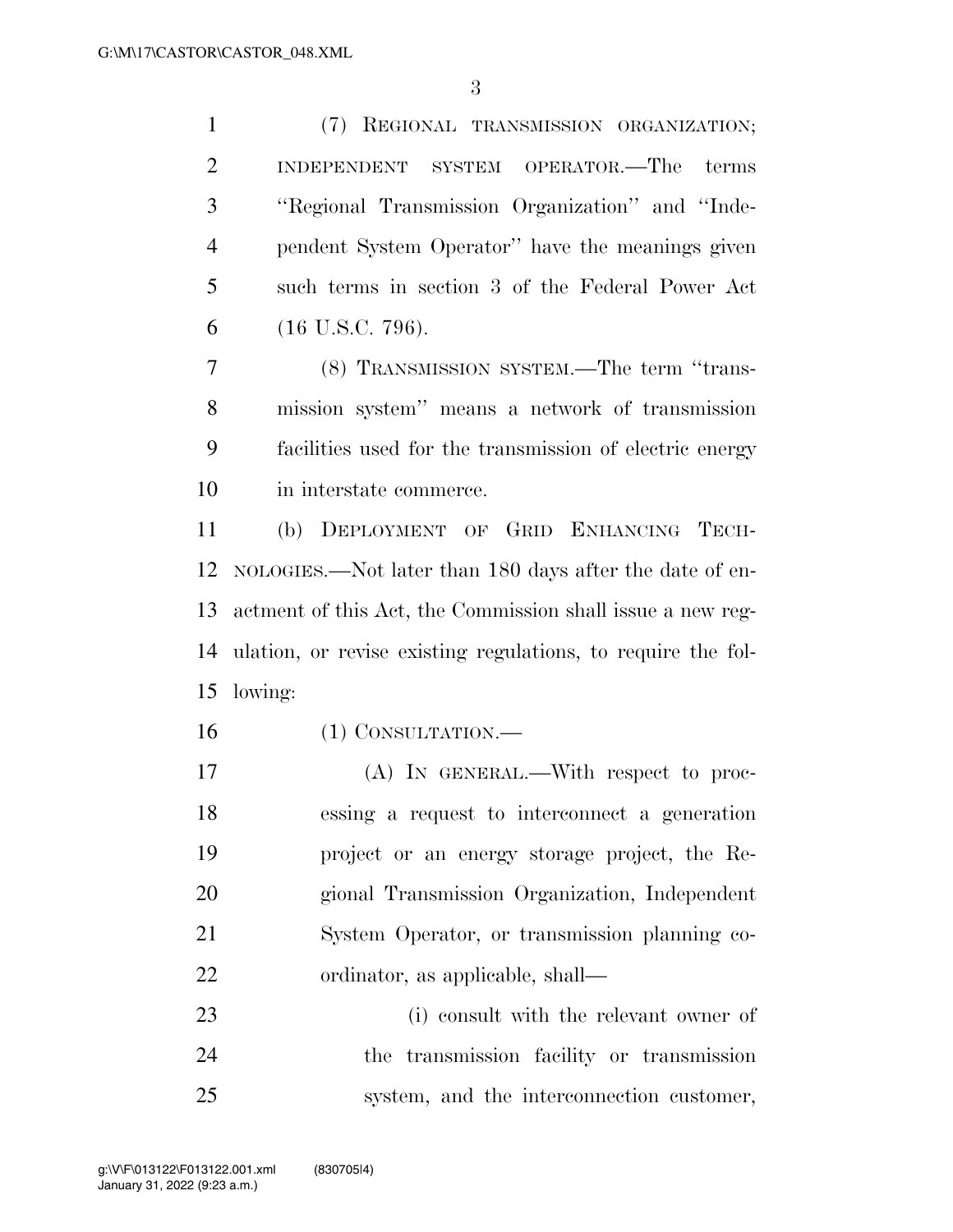| $\mathbf{1}$   | regarding deploying grid enhancing tech-           |
|----------------|----------------------------------------------------|
| $\overline{2}$ | nology in addition to, or as a substitute to,      |
| 3              | carrying out a traditional transmission up-        |
| $\overline{4}$ | grade or addition, such as modifying or            |
| 5              | adding a conductor or substation element;          |
| 6              | and                                                |
| 7              | (ii) study the efficacy of deploying               |
| 8              | grid enhancing technology for the purposes         |
| 9              | described in clause (i).                           |
| 10             | (B) UNCONNECTED TRANSMISSION FACILI-               |
| 11             | TIES.—With respect to a request to inter-          |
| 12             | connect a generation project or an energy stor-    |
| 13             | age project to a transmission facility that is not |
| 14             | connected to a transmission system, the owner      |
| 15             | or operator of such a facility shall—              |
| 16             | (i) consult with the interconnection               |
| 17             | customer regarding deploying grid enhanc-          |
| 18             | ing technology in addition to, or as a sub-        |
| 19             | stitute to, carrying out a traditional trans-      |
| 20             | mission upgrade or addition, such as modi-         |
| 21             | fying or adding a conductor or substation          |
| 22             | element; and                                       |
| 23             | study the efficacy of deploying<br>(ii)            |
| 24             | grid enhancing technology for the purposes         |
| 25             | described in clause (i).                           |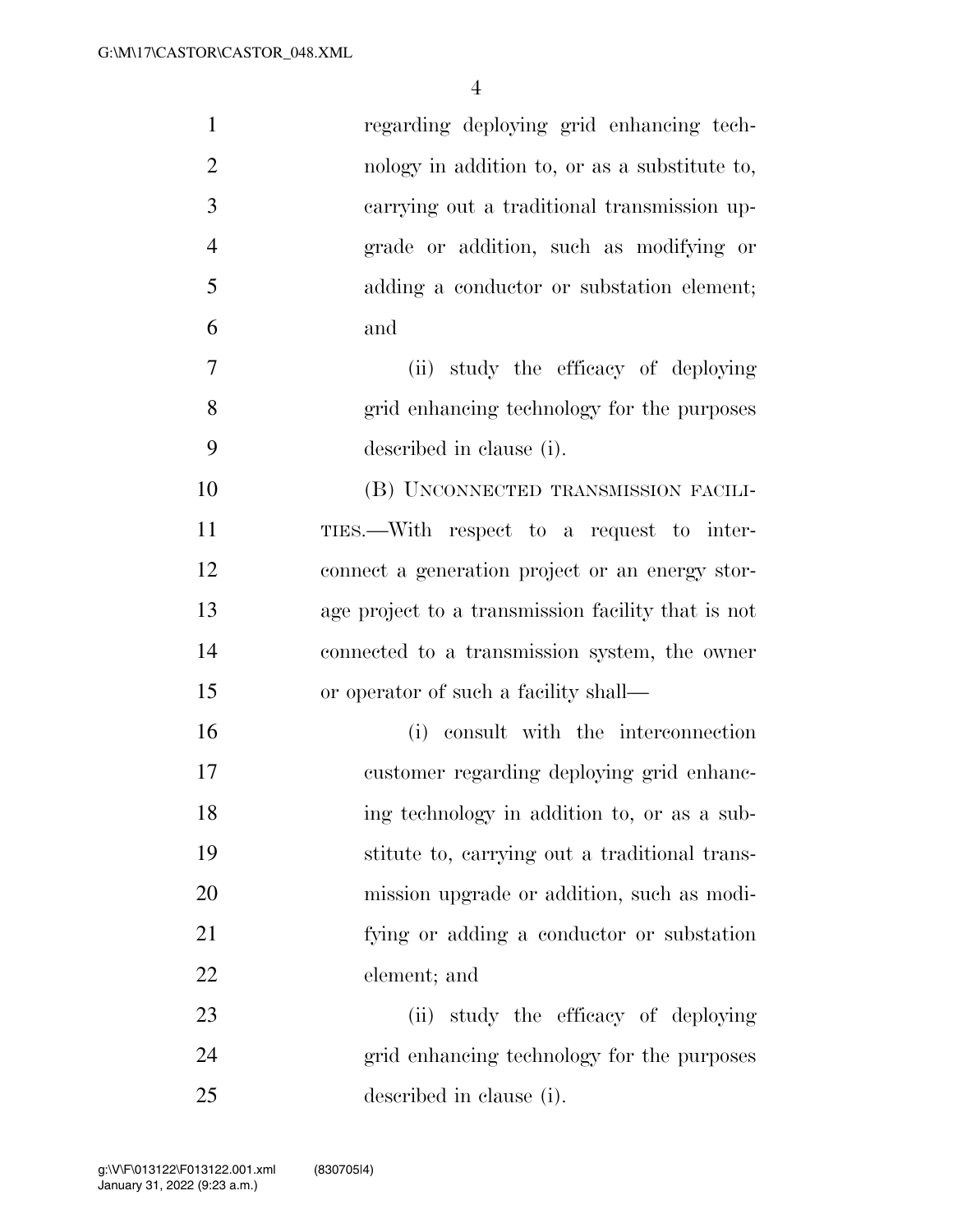| $\mathbf{1}$   | $(2)$ DEPLOYMENT.—                               |
|----------------|--------------------------------------------------|
| $\overline{2}$ | (A) IN GENERAL.—An interconnection cus-          |
| 3              | tomer that is consulted with under paragraph     |
| $\overline{4}$ | (1) may request that grid enhancing technology   |
| 5              | that was the subject of such consultation be de- |
| 6              | ployed.                                          |
| 7              | (B) DETERMINATION.—The owner of the              |
| 8              | transmission facility or transmission system to  |
| 9              | which such technology would be deployed shall    |
| 10             | determine whether to deploy such technology,     |
| 11             | subject to an appeal under subparagraph (C).     |
| 12             | $(C)$ APPEAL.—                                   |
| 13             | (i) IN GENERAL.—An interconnection               |
| 14             | customer that requests deployment of grid        |
| 15             | enhancing technology under subparagraph          |
| 16             | (A) may submit to the Commission a re-           |
| 17             | quest for a hearing to appeal the decision       |
| 18             | under subparagraph (B) to not deploy grid        |
| 19             | enhancing technology.                            |
| 20             | EFFECT OF APPEAL.—After a<br>(ii)                |
| 21             | hearing under clause (i), the Commission         |
| 22             | may order the owner of the transmission          |
| 23             | facility or transmission system to deploy        |
| 24             | the grid enhancing technology requested          |
| 25             | under subparagraph $(A)$ .                       |